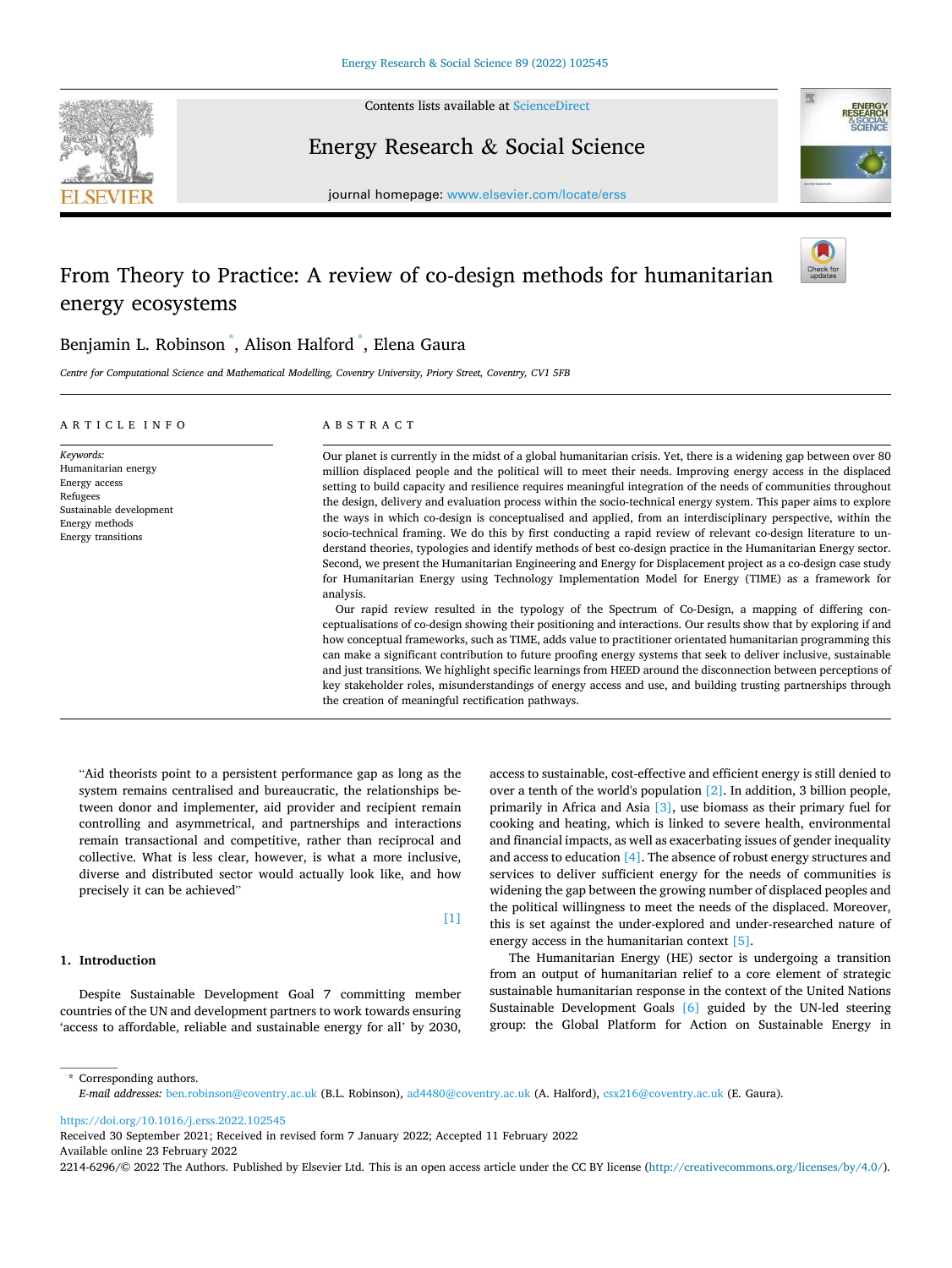Displacement Situations (GPA, [\[7\]](#page-9-0)). For the purpose of this review we define **HE** as 'a range of clean energy sources across all contexts of Forcibly Displaced People (FDP), including refugees, internally displaced people, asylum-seekers and their host communities' (p.7) [\[8\].](#page-9-0) **HE programs** include creating energy access, facilitating the energy transition (for example, greening existing humanitarian energy systems) and improving energy efficiency (for example, upgrading the existing micro/ on/off-grid systems to respond to the needs of FDPs and humanitarian actors). The sectoral transition to alignment with the Sustainable Development Goals is partly due to the efforts of organisations championing humanitarian energy access (and services) as a key component in bridging the gap between short-term humanitarian aid and long-term development in protracted conflicts, such as the Moving Energy Initiative [\[9\],](#page-9-0) Sustainable Energy for All [\[10\]](#page-9-0), Dutch Coalition for Humanitarian Innovation [\[11\],](#page-9-0) the Netherlands Development Organisation [\[12\]](#page-9-0), and EnDev [\[13\]](#page-9-0). Indeed, since 2015, when an estimated 90% of displaced peoples in camps lacked access to electricity  $[14]$ , there has been some progress in deploying and delivering modern, safe energy systems [\[15,16,17\]](#page-9-0).

Policy approaches on HE, such as the Comprehensive Refugee Response Framework and the Global Compact on Refugees [\[18,19\]](#page-9-0), are also contributing to the improved delivery of energy to displaced people. Yet, without addressing the short-term nature of humanitarian budgets and funding, there will continue to be insufficient funding to invest significant capital in ethical, sustainable and just humanitarian energy solutions (EnDev, 2021), even if there is a resulting long term saving [\[20\]](#page-9-0). Alongside funding and policy evolution around improving access to energy, the HE sector is increasingly exploring meaningful methods of engaging FDPs in co-designing energy systems and services [\[21\]](#page-9-0) so that the failures of the wider international development sector in rigidly focusing on technocentric energy solutions are not replicated in HE [\[22,23\].](#page-9-0) As supported by Belliveau  $[24]$ , who argues that a dependency on technological solutions may indeed widen the gap between humanitarian practitioners and the people in need. Furthermore, Sovacool et al. [\[25\]](#page-9-0) argue that socio-technical systems are critically necessary to achieve energy for all. However, some humanitarian actors see co-design methods as conceding power to affected people, losing control of key decision-making processes [\[26\]](#page-9-0). Thus, technical energy product deployment benefits from being co-joined with social methodologies that can capture the complex socio-cultural, environmental and financial contextual factors (which often conflict with the technical capabilities of energy systems) [\[27\]](#page-9-0). These social methodologies revolve around understanding the behavioural decisions of technology users to go beyond the humanitarian principles of 'do no harm' by actively involving key stakeholders, especially FDP or end-users, across the energy value chain.

With this in mind, we define the intersection of technical and social methodologies as socio-technical systems where one element does not override the other. **Socio-Technical Systems** in HE must take into account: complex contextual factors that override technical capabilities, the unique displaced context, right to work, 'camp economy', the inability to move outside designated spaces, the perceived temporary nature of displaced settlements, as well as feeding into systems and services that promote the productive uses of energy. A key element of working within the socio-technical system framework is **co-design** - the integration of displaced peopled needs and aspirations into all elements of the project cycle to determine how cooking, heating, lighting, cooling, and mobility needs are met with modern, sustainable and efficient energy services in an ethical, sustainable and just transition.

Arguably, in HE, there is no universally accepted definition of codesign that synthesises the myriad of approaches (co-creation, coproduction, participatory, community engagement, inclusivity, localisation and their subsets) and the voice of FDPs. Moreover, the epistemic underpinning of co-design is male north European, as with many systems in the humanitarian sector, resulting in co-design frameworks struggling to dismantle the traditional structures of power (in which

they are created to dismantle) [\[28\].](#page-9-0) This could be perceived as another example of maintaining control through hidden structures [\[29,30\]](#page-9-0). Instead of promoting this epistemic understanding, in this paper, we critically engage with a central research question that explores the ways co-design is conceptualised and applied from an interdisciplinary perspective. This includes identifying how to address knowledge hierarchies around socio-technical energy design systems. We will start by asking what theory exists to inform co-design in an FDP setting and how this theory correlates with methods of best practice in the Humanitarian Energy sector. We will then look to understand the relationship between existing co-design methods and identify the significant gaps in co-design methods across academic and practitioner ways of working. We will conclude by reflecting on the experiences of the Humanitarian Engineering and Energy in Development (HEED) project as a case study in codesigning and translating learnings to future co-design projects in HE.

This paper will make three contributions to knowledge in the following ways: 1) Critical analysis of co-design frameworks to identify methods that will aid sustainable, inclusive and ethical energy transitions in the humanitarian sector. 2) Using HEED as a case study, demonstrate the extent to which applying an energy mapping tool can benefit the design and deployment of energy systems in the displaced setting. 3) Be evidential on the lived experience of implementing a codesign strategy to show the connections and disconnections between theory and practice. Understanding the theoretical and applied relevance of conceptual frameworks, as well as how those working in the humanitarian sector implement co-design in the field, will lead to best practice around participation and empowerment to foster inclusive, fairer and culturally respectful energy transitions.

The structure of this paper is as follows: Section 2 outlines the rapid review methodology and the methodological approach for the retrospective analysis of the HEED project [\[31\]](#page-9-0). [Section 3](#page-4-0) introduces a number of co-design frameworks for socio-technical systems, including a research review of co-design theory across a number of sectors and a research review focused on methods of best practice in co-design, especially in the HE sector. This section also presents the Spectrum of Co-design model, key in understanding how the different elements of co-design interact. Next, [Section 4](#page-6-0) presents the retrospective analysis of the HEED project based on primary evidence collected from HEED team members. Finally, [Section 5](#page-8-0) summaries the key learnings presented in this paper.

# **2. Methods**

The methodology followed for this research consists of two phases:

- 1. Conduct an online rapid review of the existing HE academic literature, identifying methods of best practice across the spectrum of codesign and potential research learnings.
- 2. Conduct a retrospective analysis of methods of co-design in the Humanitarian Engineering and Energy in Displacement project based upon methods identified in the rapid review.

Phase 1 is a rapid review of the literature identifying and critiquing state of the art co-design theory and practice across a range of relevant sectors identified by the authors. Phase 2 discusses a novel theoretical approach, the Technology Implementation Model for Energy (TIME), as a means of analysing co-design methods within the socio-technological system. This model will then be applied to the Engineering and Physical Sciences Research Council (EPSRC) Global Challenges Research Fund (GCRF) funded Humanitarian Engineering and Energy for Displacement (HEED) project. These methodological steps look to operationalise the existing co-design theory and provide critical evidence that can be used to inform future HE programs.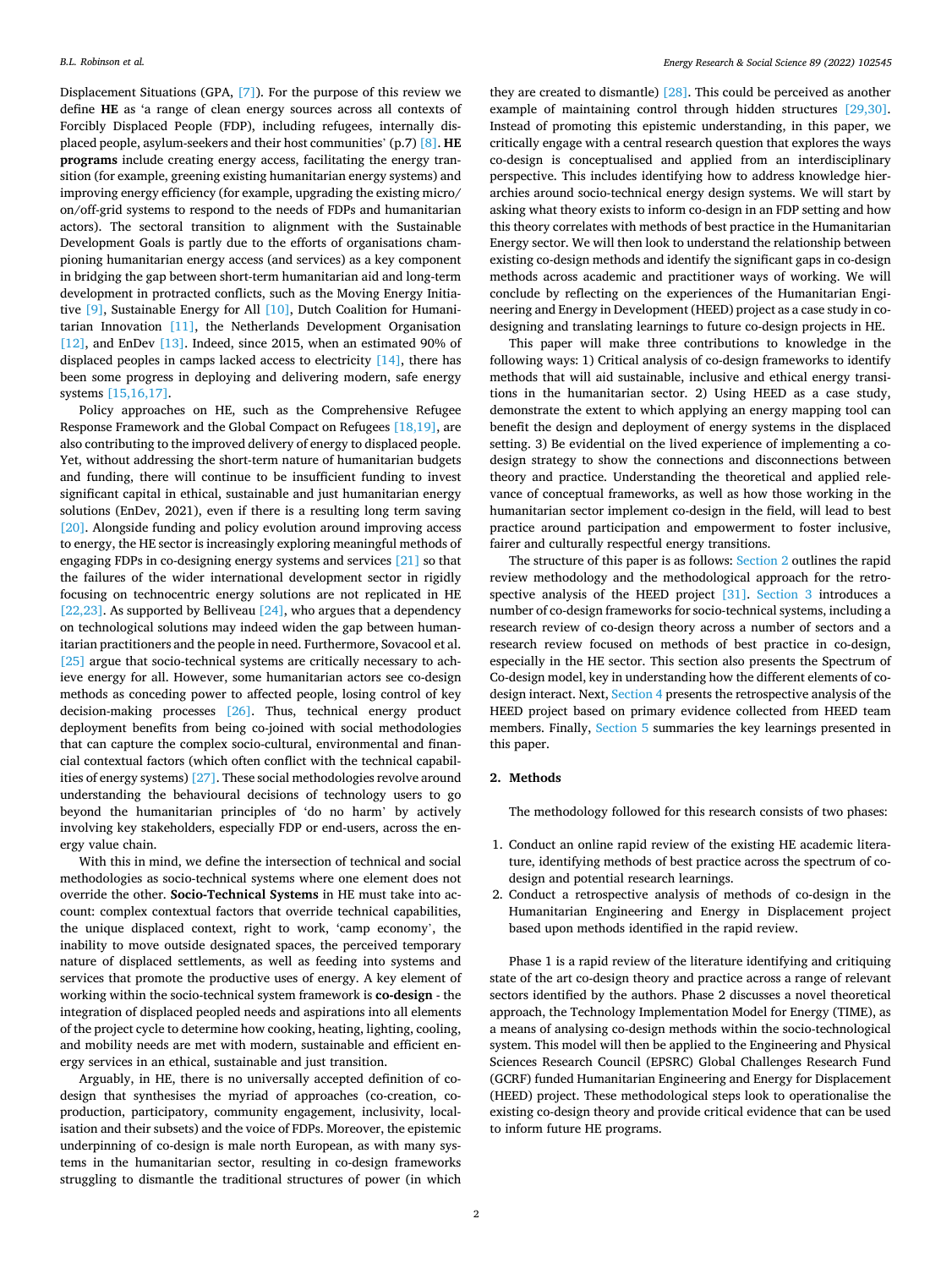### *Energy Research & Social Science 89 (2022) 102545*

# <span id="page-2-0"></span>*2.1. Phase 1: a rapid review*

For this research, we consider a rapid review the most appropriate tool to produce an overview and analyse the literature that foregrounds the findings without forgoing academic rigour. A rapid review is often utilised in the health sector to quickly identify and critique specific or narrow literature groups in time-limited settings [\[32,33,34\].](#page-9-0) A working definition presented by Tricco et al. [\[33\]](#page-9-0) is, "a rapid review is a type of knowledge synthesis in which components of the systematic review process are simplified or omitted to produce information in a short period of time" (p. 2). Thus, a rapid review is an exhaustive, transparent, and repeatable search of multiple databases, grey literature, and handsearching but does not necessarily conduct a quality appraisal or meta-analysis. The rapid review method, like systematic reviews, are subject to critique around researcher bias, transparency and reflexivity [\[32\]](#page-9-0). Software tools, such as JBI tools or REVMan, are useful in addressing bias for systematic literature reviews on topics with a large body of work. However, with little agreement on the definition or methodology of rapid reviews, it is challenging to find a uniform

approach to addressing bias, particularly when drawing upon qualitative data [\[35\]](#page-9-0). Thus, we acknowledge our own conscious and unconscious bias (as primarily European researchers presenting methods for working in the global South) and positionality as academic researchers will inform the analysis of papers selected [\[36\].](#page-9-0)

The rapid review started by identifying sector leading organisations. These included: the Humanitarian Policy Group at the Overseas Development Institute, University of Oxford Refugees Study Centre, HEED at Coventry University, the Moving Energy Initiative, Practical Action, UNHCR, NORCAP, Energising Development, SNV. As the body of work on humanitarian energy and co-design is so small, we decided to include every paper that contained keywords and phrases relating to humanitarian energy. We also draw upon our knowledge of the broader humanitarian sector to include in the search HE programs with a research element, along with academic and grey literature, to address the concern that a rapid review may result in minimal results to analyse. Similarly, although we restricted the literature search by date to focus on HE literature from 2011 to 2021, we did not restrict the number of search databases. The review, in the first instance, was driven by the academic



**Fig. 1.** Technology Implementation Model for Energy [\[39\]](#page-9-0).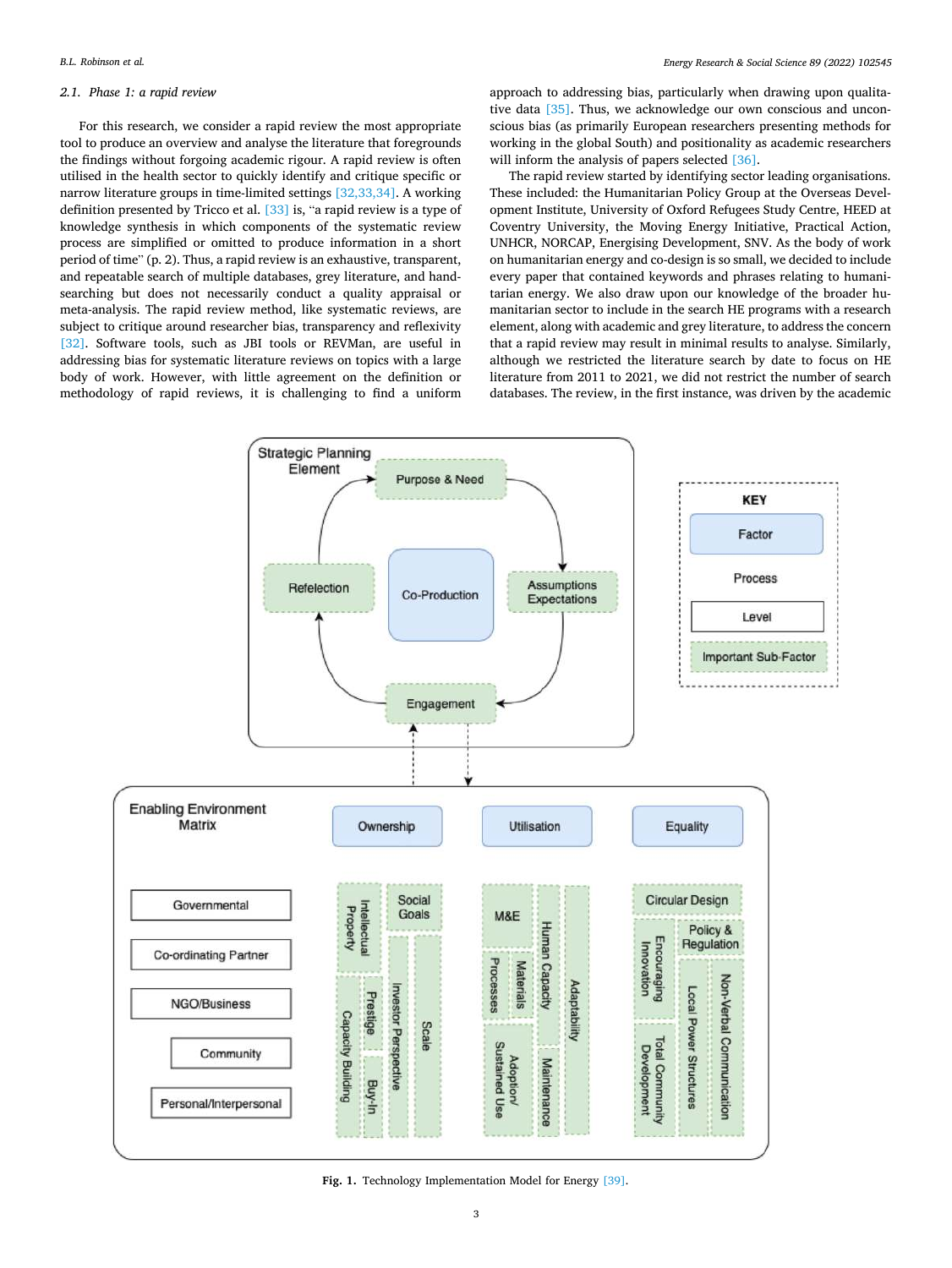publications with search terms: "Humanitarian Energy", "Humanitarian AND Energy", "Energy AND Displacement" in a range of literature databases (Scopus, Web of Knowledge, Science Direct). However, it returned very limited relevant results. Due to the embryonic nature of research on energy and co-design in the humanitarian sector, there is a gap in literature. The next stage was focused on grey literature (briefing papers and policy documents) outlining state of the art co-design sector practice. We recognise that this rapid review may lack the breadth of a full systematic review in capturing co-design strategies outside of the selected literature groups. Still, we feel this did not impact the rigour of the literature search.

# *2.2. Phase 2: TIME to co-design - evidencing lived experience*

For this review to move past theoretical frameworks and typologies, we have included a retrospective analysis of the GCRF EPSRC Humanitarian Engineering and Energy for Displacement (HEED) project framed by the Technology Implementation Model for Energy (TIME) [\[37\]](#page-9-0).

This framing translates conceptual co-design methods to actionable improvements across the project cycle, from design to evaluation, taking into account the relevant TIME factors and sub-factors as a framework for retrospective learning (see [Fig. 1](#page-2-0)). TIME provides a structured framework that streamlines the retrospective analysis, developing reflectivity and dismantling hierarchies of knowledge whilst also holding systems and practices to account. Moreover, TIME directly addresses perceptions around building energy programs with key stakeholders as partners, rather than as individual elements of the project cycle, as well as introducing concepts outlined in state of the art review. We chose TIME over other evaluator frameworks as the framework is specifically designed with co-design underpinning its core principles. In contrast, other frameworks allude to co-design but are not central to their successful use. TIME is also conceptualised from other frameworks (such as logframes, theory of change, market maps, the responsible research and innovation framework, health-based behavioural change models, design philosophies such as appropriate technology and social enterprise [\[38\]\)](#page-9-0) building on their underlying premiss in order to mitigate some of the limitations of these frameworks. For example, as outlined by Robinson et al. [\[38\],](#page-9-0) where they fully outline the significance of this new method, Logframes exacerbate historical power inequalities by centralising decision making processes whilst TIME looks to give equal decision making power to all key stakeholder groups.

In addition, this paper introduces TIME ([Fig. 1\)](#page-2-0) as a framework for humanitarian energy, which previously has been successfully applied to wider energy-based international development projects [\[37,38,39\].](#page-9-0) We collected our primary qualitative data through a focus group and informal discussions held with UK based researchers from Coventry University who worked on the HEED project. The participants represented a broad range of career stages, from early career researchers to established academics who had been involved with HEED either at the beginning of the project (2017) or had joined during the scoping fieldwork in 2018. The average time spent on the project was three years. The focus group was conducted in August 2021 and had ethical approval from Coventry University.

Focus groups are particularly useful in understanding how participants create meaning as a shared discourse and facilitate critical interrogation on how groups construct collective narratives when experiences and attitudes may differ, despite encountering the same event [\[41\]](#page-9-0). Unlike individual interviews, focus groups allowed us to explore group dynamics within and between individuals [\[40\].](#page-9-0) Yet, there is a concern that whilst focus groups generate collective discussion that situates topics contextually, at times, individual voices may monopolise the discussion, which in turn can alter the group dynamic. There is also the potential for imposed group consensus, where participants will modify and shift their views to remain with a perceived dominant discourse. In acknowledging how focus groups are to an extent performative, this requires us to see responses as socially constructed that reflect a particular context and informed by structures of power that emerge from positions of privilege. One way we could have addressed these limitations would be to include the voices of the displaced, which would have added an alternative perspective on the co-design process. Instead, using a broadly phenomenological method, we chose a semistructured, open question approach that explored how researchers understood and perceived concepts of co-design and how that had been applied to HEED. Allowing questions to act as prompts, we could acknowledge the partiality of experience, both their own and others, resulting in an equal exchange or what Rubin and Rubin [\[42\]](#page-9-0) call a 'conversational partnership'.

The sample was purposeful, with the criteria for recruitment being participants who were decision-makers in the conceptualisation of codesign. Whilst project partners (Scene and Practical Action) were critical in the delivery and deployment of the programme, researchers from Coventry were instrumental in developing the theoretical framework, in this case, theory of change, which informed the knowledge production of co-design protocols and processes. Due to COVID\_19 and the uncertainty of meeting face-to-face, the focus group was conducted online with five participants and lasted for 90 min. In keeping with current literature, focus groups should be between 4 and 8 participants [\[43,44,45\],](#page-9-0) which is also a manageable number for discussion on a digital platform, for example, the optimum amount of people that can be seen and engage meaningfully on one screen at the same time [\[46\]](#page-9-0).

We coded our resulting data in Nvivo12 [\[47\]](#page-9-0) using a high-level deductive analysis method, incorporating the existing TIME framework to collate themes broadly. These themes identified key areas in which project improvements could have been made by applying the theory to practice and where theoretical improvements can be made in learning from applied practice.

### *2.2.1. TIME for co-design in humanitarian energy*

The state of the art technology implementation model The Technology Implementation Model for Energy (TIME) focuses on working towards poverty alleviation in low income and humanitarian settings [\[37\]](#page-9-0). TIME builds upon the local participation element of the Humanitarian-Development-Peace Nexus [\[48\]](#page-9-0), which looks to de-risks energy access operations through a deeper understanding of complex contextual factors that commonly act as barriers to successful technology use. The model has already been applied to a number of energy projects in the wider International Development sector, these include a range of GCRF projects [\[39\]](#page-9-0) and Practical Action Nepal's USD2M Results Based Financing Project (Funded by Energising Development) [\[38\]](#page-9-0). The derivation and subsequent iterations of TIME based upon the various applications is presented in Robinson [\[39\]](#page-9-0). TIME is a step away from complex quantitative metrics to a co-produced values-based planning approach that can significantly contribute to co-design methods in HE.

The two elements of TIME are the Strategic Planning Element (SPE) and the Enabling Environment Matrix (EEM). The SPE contains four subfactors (Purpose & Need, Assumptions & Expectations, Engagement, Reflection) seen through the lens of co-production. This lens considers not only what the end-user adds but what the other key stakeholders can add to the end users as one key stakeholder does not drive the process; it is a collaboration between all key stakeholders – a core element of the co-design process.

The EEM expands the engagement sub-factor to define the roles and responsibilities of each key stakeholder group (Governmental, Coordinating Partner, NGO/Business, Community, Personal/Interpersonal) and their interactions in the context of three factors, which influence behavioural change: Ownership, Utilisation (People & Systems and Material Resources), Equality. Each key stakeholder group's results (or perceptions) are individually mapped onto the EEM, resulting in 5 EEM perspectives. These five perspectives highlight discrepancies in roles to show how the key stakeholder groups interacted with one another through overlap in the EEM perspectives and the ways key stakeholders can influence the behaviours of the intended beneficiaries.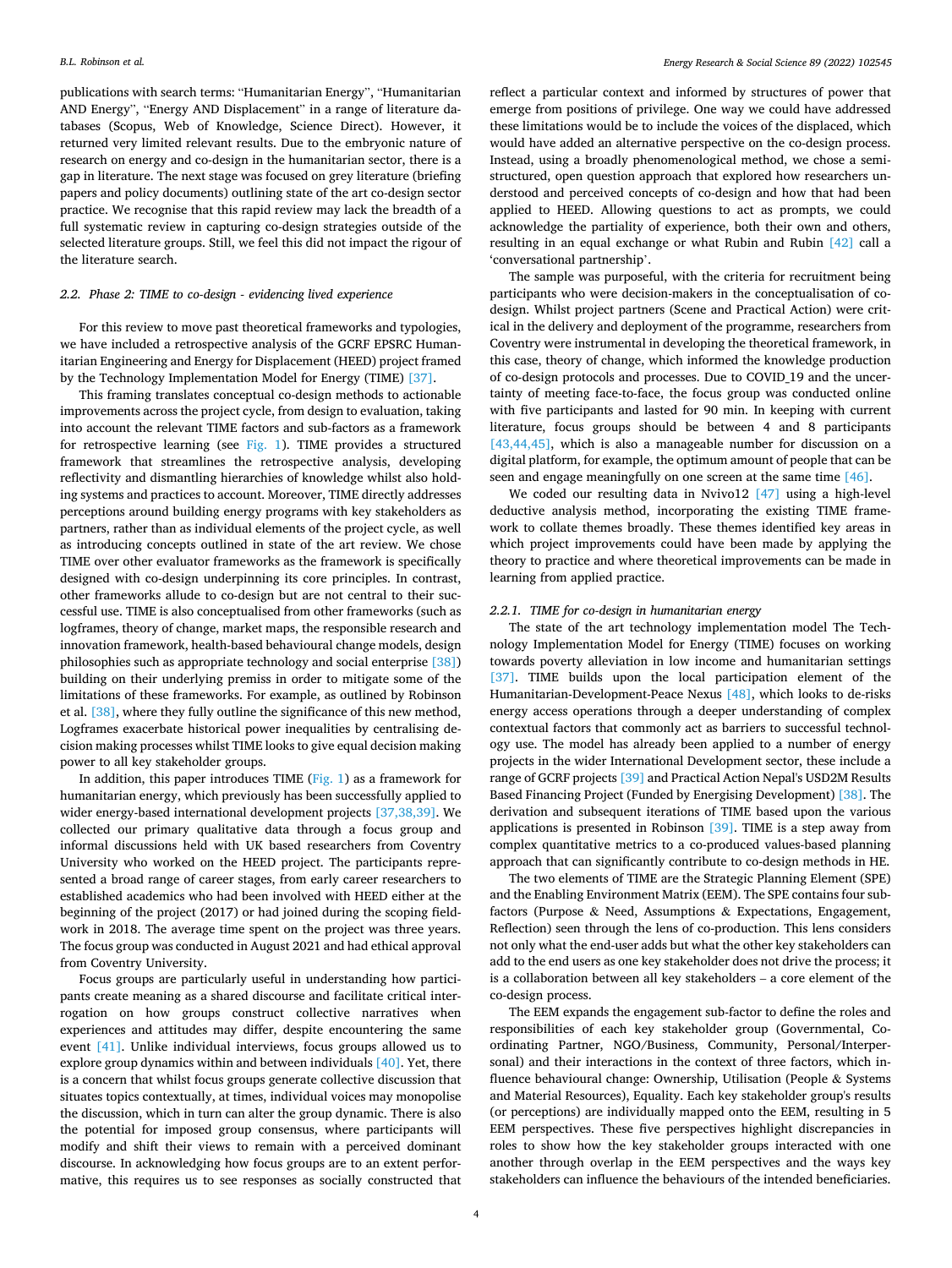<span id="page-4-0"></span>When combined with the visual mapping mechanisms used to present results, this produces a powerful accessible to development practitioners and policymakers.

# **3. Findings: co-design frameworks for socio-technical systems**

The following section outlines a range of research theories, typologies, and practitioner methodologies that aim for co-designed humanitarian energy programmes throughout the various stages of the project cycle. These models, that are ascribed as co-design, co-production, co-creation, and participatory (depending on the sector), look to take into account the voices of the technology end-users and other invested energy stakeholders in an effort to increase the inclusivity of energy programs and in some cases, allow FDP to be the protagonists in their own stories.

# *3.1. State of the art in co-design for humanitarian energy*

Literature on co-design, developed by academics and practitioners, approaches the concept from a perspective of improving project accountability whilst also ensuring that projects respond to the needs of the targeted communities or individuals. This position raises questions such as, how is the humanitarian sector accountable to the people they protect? Do co-design practices promote accountability for humanitarian actors, beneficiaries or funders? These questions, amongst others, frame our critical analysis of our co-design 'practice' review for HE as well as the understanding that high-level conceptual frameworks evolve when practised.

We have categorised our results and discussion of the rapid review by

four levels of practitioner co-design: no co-design (Level 0), Community Engagement (Level 1), Inclusivity (Level 2), and Localisation (Level 3) – as presented in Fig. 2 (also accompanied by the equivalent academic methods and categorisations of co-design) (as illustrated by Fig. 2). These four methods, in increasing increments, promote the voice of FDPs across the project cycle to transfer decision making power away from traditionally western or global north partners. Co-design processes are significantly affected, both positively and negatively, by technologybased solutions implemented with little contextual knowledge [\[49\]](#page-9-0). This could be especially disconcerting for FDPs when set against the trust required to overcome existing bias around the historical colonialist narrative.

### *3.1.1. Level 0* – *no co-design*

As co-design is considered a method of working, we must account for the "no co-design" case, which we have defined as Standardised Response Programs (for practitioners) and Contextually Disconnected Design (for academics). These methods result in design without a current contextual understanding of the community, designing systems that reinforce cultural tropes and knowledge hierarchies, or in short design, for a theoretically imagined community. Whilst this may be appropriate for short-term humanitarian response, this method is usually unsuitable for protracted crises and does not typically align with Sustainable Development Goal development pathways.

# *3.1.2. Level 1* – *community engagement or participatory methods*

The first level of co-design is community engagement and/or participatory methods. This level captures the minimum co-design method where community members or individuals are consulted as



# The Spectrum of Co-Design

**Fig. 2.** The spectrum of co-design in socio-technical systems.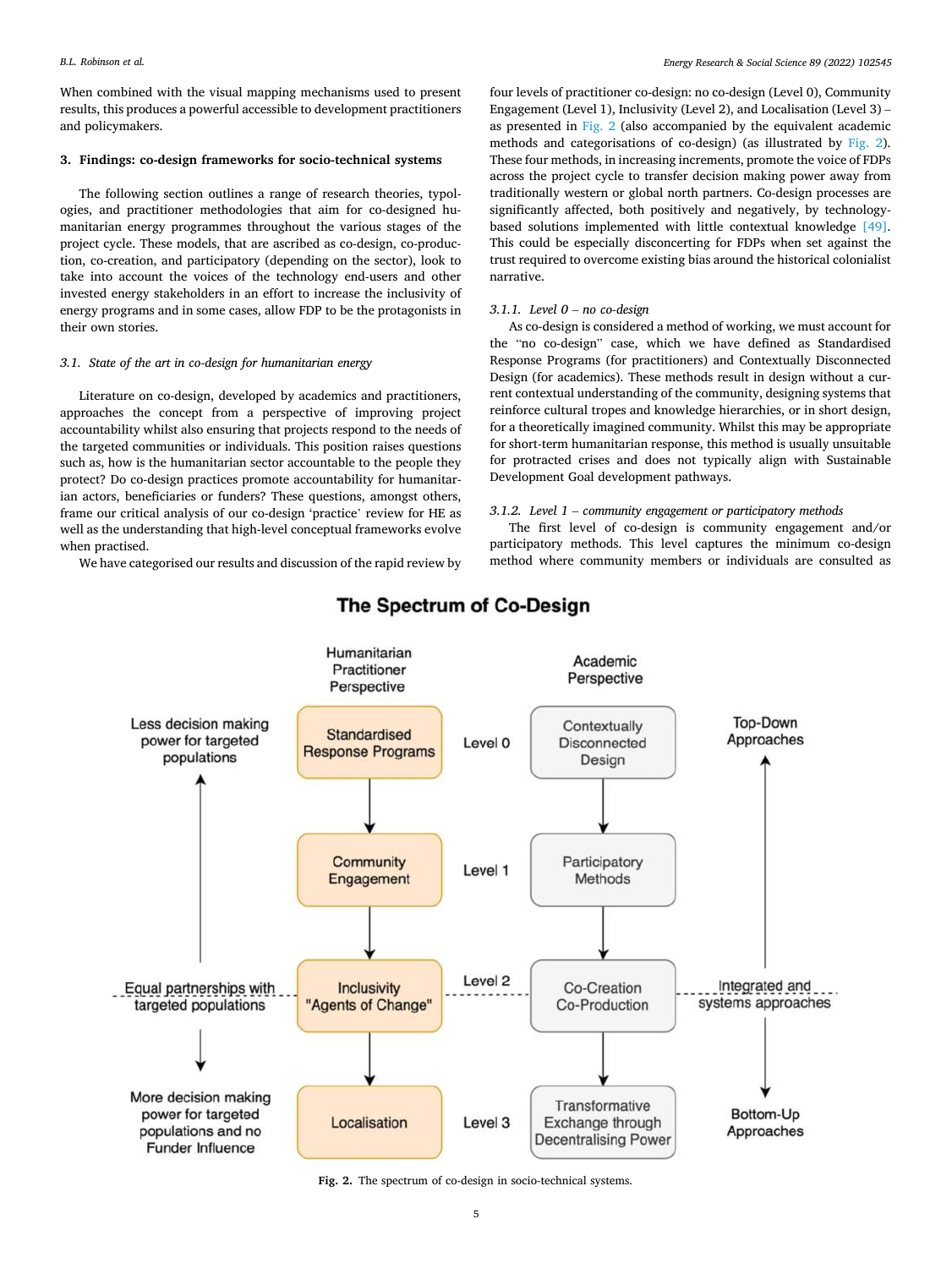customers on their needs, aspirations and desires, including working within the existing socio-cultural, environmental, and financial systems of focus communities. As outlined by the Humanitarian Policy Group [\[50\]](#page-9-0), the categorisation for methods of community engagement are informed by the type of crisis, degree of collectivism, the extent of integration in government coordination and humanitarian architecture, the type of leadership and co-ordinating mechanism, range of activities, timeline of implementation, scale of response and finance. The Humanitarian Policy Group [\[50\]](#page-9-0) suggests community engagement is a coordination challenge where contextual variations define community engagement in the response design. Moreover, they also stress the importance of a coordinated inter-agency inter-sectoral approach to community engagement. A systems approach can more effectively provide adequate and targeted humanitarian response rather than negatively impacting other sector responses. Yet, this report also states that the participation of displaced communities in the design and implementation of the community engagement strategies is not a priority for humanitarian actors, "in no context did affected people feel they were involved enough in the planning of projects" (p.20) [\[50\]](#page-9-0).

There is a significant implementation gap between policy and practice when including affected voices in collective communication and community engagement. Before ascribing methods as community engagement or participatory, projects should give a critical account of whether co- design principles were 'designed for', 'designed with' or 'designed by' (p3) [\[51\].](#page-9-0) In conceptualising a typology of international development approaches to co-design, particularly in disaster relief and management, Diaz et al. [\[51\]](#page-9-0) suggest that traditional 'top-down' approaches to design are being replaced by 'design for', which appear more participatory but still positions community members as clients and failing to dismantle power structures that exclude community engagement in meaningful decision-making. This suggests participatory elements in the humanitarian response may be revolving around modifying strategy based upon feedback rather than co-creating responses with affected peoples. For example, in Uganda, efforts by a local radio station to generate a platform for refugees and local government to share concerns' as 'Voice of the Voiceless' is not co-design but a method of reflection, as participants were not involved in the creation of the programme [\[52\]](#page-9-0). Level 1 of co-design gives the project creators the power to understand the complex socio-cultural, environmental and financial contextual issues that may be barriers to implementation or delivery. Instead of a coalescence of ideas between project and community, this method focuses on consulting with targeted populations, which links more broadly into human-centred design methods in the health sector [\[53,54\].](#page-9-0)

# *3.1.3. Level 2* – *inclusivity or co-creation/production* – *FDPs as agents of change*

Level 2 is where the methods of co-design work towards inclusivity, understand FDPs as agents of change through mobilising local resources and existing community-based structures to support HE projects [\[55\]](#page-9-0). Rosenberg-Jansen et al. [\[56\]](#page-9-0) frame inclusive methods for sustainable humanitarian energy services as where technologies for the long term, refugees and local communities act, with beneficiary agency and market-based solutions as the core pillars of an inclusive response. Unsurprisingly, this model sees the people with the most knowledge about the energy needs of the displaced in protracted humanitarian responses as the displaced people themselves. To shift from reinforcing displaced people as recipients of humanitarian aid and move towards communities being agential: "inclusive programmes understand that refugees and local host communities are agents of change rather than simply beneficiaries" (p. 990) [\[55\].](#page-9-0) Rather than reproducing displaced communities as homogeneous, this level of co-design recognises diversity of experience, making inclusivity across the project cycle of central importance if energy is to be seen as a primary service by humanitarian agencies.

NORCAP [\[48\]](#page-9-0) states if energy access is key for achieving the humanitarian-development-peace nexus, then participation of affected

people is central to this success. Many corporate funding organisations are interested in evolving the basic participatory elements into cocreation or co-production strategies by "pivoting away from donations towards co-creation of sustainable, market-based models with nonprofit organisations, to ensure long-term lasting impact" [\[48\].](#page-9-0) The market based models targeted at FDPs includes market chain strengthening through demand and supply side subsidies, market creation, various humanitarian logistic innovations [\[57\]](#page-9-0) and the inclusion of market based financial mechanisms such as carbon financing, blockchain [\[58\]](#page-9-0) and mobile banking. Other market mechanisms aimed at Humanitarian Agencies look to promote the solarisation of humanitarian activities. Whilst market-mechanisms as a method of inclusion may de-risk humanitarian energy services for humanitarian agencies, Level 2 can promote the continuities of colonial development and racism, especially in the African context [\[59\]](#page-10-0) and increase the financial burden of energy services for FDPs.

# *3.1.4. Level 3* – *localisation* – *transference of funding to local actors*

The third level of co-design is Localisation. Localisation was conceptualised as one of several workstreams set out by the 'Grand Bargain' in 2016. This UN secretary General sponsored model sought to engage local civil society and improve efficiency in humanitarian responses by transferring 25% of humanitarian funding to local partners [\[60\]](#page-10-0). The transfer of funding to local partners facilitates a certain autonomy (75% of funding is still outside of their control) and addresses constraints of traditional methods of working in the humanitarian setting. Localisation, as a method of working, is currently being championed by the START Network [\(https://startnetwork.org/about-us\)](https://startnetwork.org/about-us) and NEAR (<https://www.near.ngo>), who both look to transfer skills and funding to local humanitarian and civil society organisations. Despite COVID-19 resulting in more humanitarian agencies transferring funding to local organisations, only 13 of 62 signatories of the Grand Bargain met this 25% target in 2021 [\[26,52,60\]](#page-9-0). The Grand Bargain has resulted in a significant policy shift, but it appears this is yet to be realized in material reality.

For Localisation to succeed, "capacity-strengthening projects should also target the staff of donor organisations and make them aware of the rights of local organisations to negotiate the terms of such programmes" (p. 7) [\[52\].](#page-9-0) A paradigm shift is required in thinking, capacity building should identify the existing capacity of local actors and shape response around these existing resources with the donor organisation pivoting around these needs and extending their own capacity when needed. Shifting from capacity-building to capacity sharing means building links between international, national and local actors that connect the levels of humanitarian response. Yet, there must be a balance of care as localisation can be seen as forcing displaced people to be self-sufficient (forced agency), resulting in host nations minimising or relinquishing responsibility for care [\[52\].](#page-9-0)

### *3.1.5. Emerging approaches for co-design in humanitarian energy*

To clarify the connectivity and overlap of existing co-design methods, this state of the art review has conceptualised the spectrum of co-design, as shown by [Fig. 2.](#page-4-0) However, there are other emerging approaches not captured by our spectrum of co-design. These include humanitarian practitioner and academic researcher partnerships with elements of private sector engagement. These approaches aim to transfer a significant proportion of funding to local humanitarian and civil society actors where local actors lead project design, implementation, and evaluation elements. We recognise that this represents the conceptual ideal of co-design methods. The field-level reality can often be disconnected from theories of methods of best practice, and even if equitable partnerships are the goal, FDP engagement, inclusivity or decisionmaking power may continue to be low. To work towards the next level of co-design then central issues with the current co-design methods, such as the lack of post-program/project support to FDPs, requires more consideration. Likewise, more focus is needed on addressing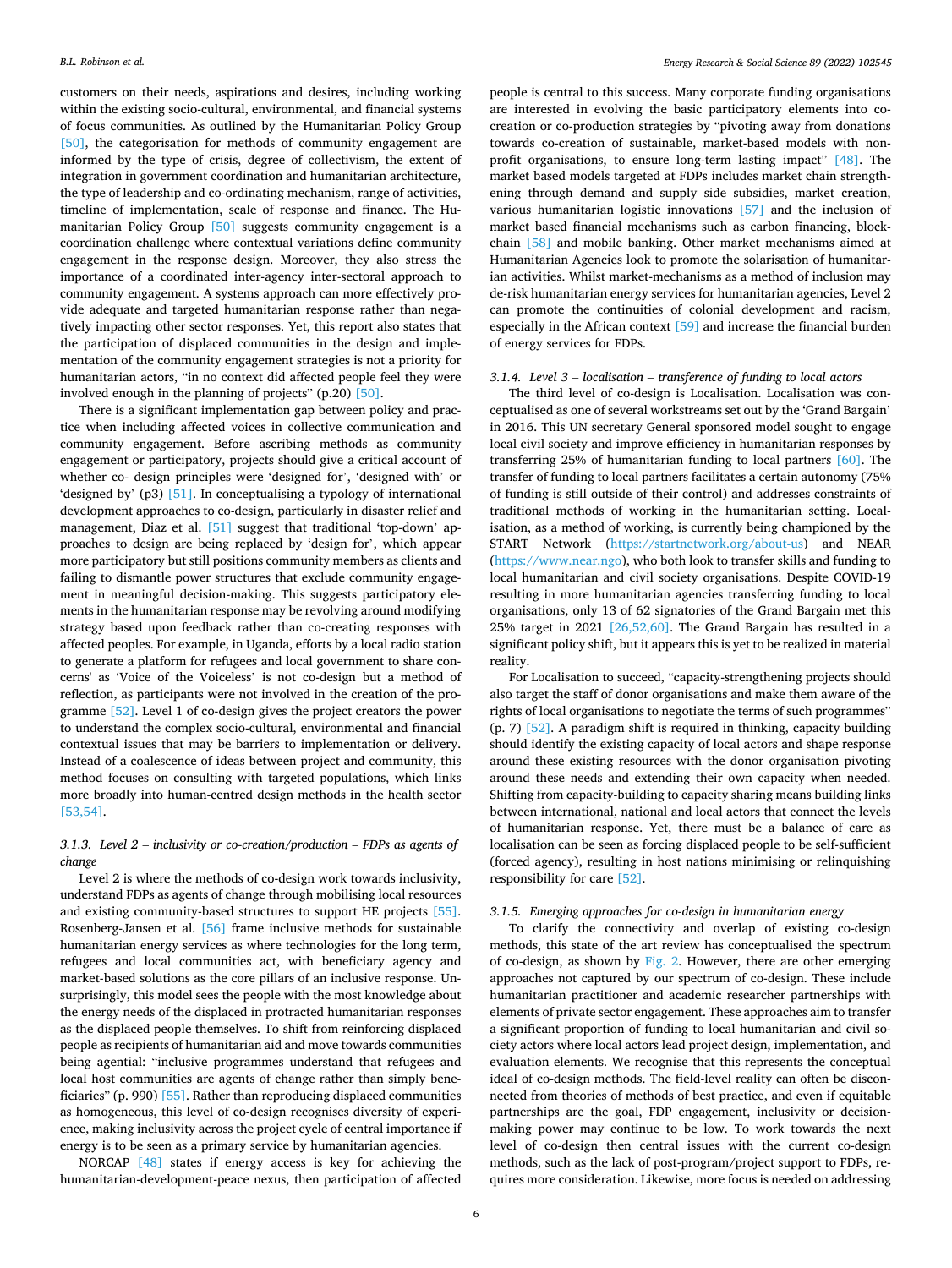<span id="page-6-0"></span>difficult and complex negotiations around how post-program sustainability is ensured once the funding for the project is ended. As explored by Unsworth [\[61\]](#page-10-0), co-design and innovation methods share many of the structural barriers to successful implementation. Additionally, this mapping process has also helped the authors to understand the relationship between co-design and innovation, where incremental innovation is required to move down to the next level of co-design, and a disruptive or paradigm innovation would skip co-design levels.

State of the art data collection mechanisms academic researchers use for co-design is traditionally underpinned by qualitative research methods (particularly ethnographic and phenomenological approaches) [\[62,63\].](#page-10-0) Academia tends to focus on using these existing data collection mechanisms coupled with analysis frameworks for gaining insights into qualitative data for specific purposes. Whilst these existing qualitative methods and accompanying analysis frameworks provide the foundation of the co-design academic discourse in the humanitarian setting, the central question is around how, and critically when, these are implemented. For example, Robinson et al. [\[37\]](#page-9-0) provide a detailed analysis of the lived experience of rural Nepali households focusing on the behavioural mechanisms to promote adoption and sustained use of improved cookstoves. Yet, this process was conducted as a snapshot evaluation at the end of the project. Whilst this retrospective finding had importance for the co-ordinating and funding partners, it was of little use to the beneficiaries of that specific program. However, if Robinson et al. [\[37\]](#page-9-0)  had conducted this process across the project cycle reacting to the changing needs of key stakeholders, this would have been a co-design process where the voices of all key stakeholders shaped the project as it evolved, transferring this method from the participatory to the cocreation level. This conceptual future of co-design in the humanitarian energy sector embeds the voices of all stakeholders, including that of the FDP in the humanitarian context, into the programmatic inputs, processes, outputs, outcomes and impact resulting in a constant narrative between key stakeholders and the facilitating or coordinating partner(s).

### **4. Findings: theory to practice – evidencing lived experience**

First, we thought our co-design methods were well beyond the state of the art, and we trusted them. Second, we didn't think that there were any special attributes that would affect the co-design phase of the project just because we are working with the refugee camps. Now, those assumptions, both of them were gravely flawed. Absolutely and bitterly flawed

# (Respondent, A)

To demonstrate the usefulness of TIME as a tool in conceptualising codesigned projects, the Humanitarian Engineering and Energy for Displacement (HEED) was used as a case study to illustrate ways to implement a more holistic understanding of methods, challenges, and best practice. Led by an interdisciplinary team from Coventry University, with delivery partners Scene and Practical Action, HEED aimed to understand the energy needs and aspirations of Congolese refugees in three camps in Rwanda (Gihembe, Kigeme, and Nyabiheke) and internally displaced people (IDPs) forced to leave their homes as a result of the 2015 earthquake in Nepal [\[64\]](#page-10-0). Over the project lifetime, half the people HEED employed were refugees or internally displaced people [\[65\]](#page-10-0).

The project's overarching aim is to understand the energy needs and aspirations of forcibly displaced people that could aid the transition from needs-based energy solutions to energy interventions that embed self-determination and self-reliance for displaced people and their host communities. The objectives of HEED centred around 1) Build into the project ways to address the lack of local understanding of solar systems, a gap in skills required for maintenance and long-term sustainability of interventions. 2) Engage communities in conversations around ownership and self-governance before interventions to secure sound and

effective energy utilisation after deployment. 3) Use culturally sensitive approaches to system design by drawing upon community knowledge. Over the project's lifetime, HEED collected qualitative and sensor monitoring data to aid decisions and policies about energy services. For example, in Nepal, individual energy appliance monitors documented electricity usage, costs, and sufficiency in grid-connected sub-metered scenarios, while in Rwanda, sensors collected data on cookstoves, solar mobile lanterns, and communal lighting use and utility. In addition, the 1000 survey responses collated from across populations in four camps became an evidence base that addressed the lacuna of energy data in the displaced setting.

HEED developed through a series of workshops with energy stakeholders, including displaced communities, energy design protocols that respond to and embed the lived experience in the displacement setting. This led to the piloting **of** five community co-designed energy interventions using socio-technical frameworks**.** In Khalte, Nepal, the interventions were seven advanced solar streetlights, which were handed over to the community in December 2020. In Nyabiheke refugee camp, Rwanda, HEED installed a standalone solar system for a community hall and 40 solar mobile lanterns; in Kigeme, a PV-battery micro-grid for two nursery buildings and a playground; eight solar streetlights and four advanced solar streetlights in Gihembe. The interventions were handed over to international humanitarian agencies Alight and World Vision in January 2021 but are still managed by the community leaders. It is important to note that HEED was not the only energy project working in this space as another larger-scale project funded by the IKEA Foundation and in partnership with Practical Action, the Renewable Energy for Refugees project (RE4R) operated in the same Rwandan refugee camps and at similar times. Whilst its aims were not centred around co-design, this project did produce research around how rethinking other aspects of project design, deployment, and maintenance can improve access to energy in the displaced setting that will positively impact significantly on the life choices and opportunities of refugees [\[15,66](#page-9-0)–69].

Drawing upon data collected in a focus group of HEED researchers based at Coventry University, the findings were analysed through TIME's Strategic Planning Element (SPE) and the Enabling Environment Matrix (EEM). As previously stated, the SPE four sub-factors: Purpose & Need, Assumptions & Expectations, Engagement, and Reflection, are critical frames when planning for co-design. The EEM expands the category of engagement to define the roles and responsibilities of key stakeholder groups around ownership, utilisation and equality. This section looks to first, demonstrate the extent to which applying an energy mapping tool can benefit the design and deployment of energy systems in the displaced setting. Second, be evidential on the lived experience of implementing a co-design strategy to show the connections and disconnections between theory and practice.

# *4.1. Purpose/need*

HEED sought to bring the voices of key stakeholders into the design process to create solutions that would more accurately capture the energy needs of the IDPs/Refugees in the camp setting. This understanding of co-design evolved over the duration of the project (which is explored further in the [Reflections](#page-8-0) section). Activities that facilitated engagement with camp-based refugees and key energy stakeholders, such as Energy 4 Displacement and Energy 4 End-User workshops, alongside qualitative surveys with end-users, informed system design [\[70\]](#page-10-0) and integrated codecision making about deployment and types of energy interventions, for example: 'streetlights having plug sockets so that people can have free access to electricity. I know that was because the community had voiced their need for having free sockets' (Respondent, C). Providing a platform for participants to discuss with the project team their energy needs and inform system design corresponds with Level 1 [\(Fig. 2](#page-4-0)).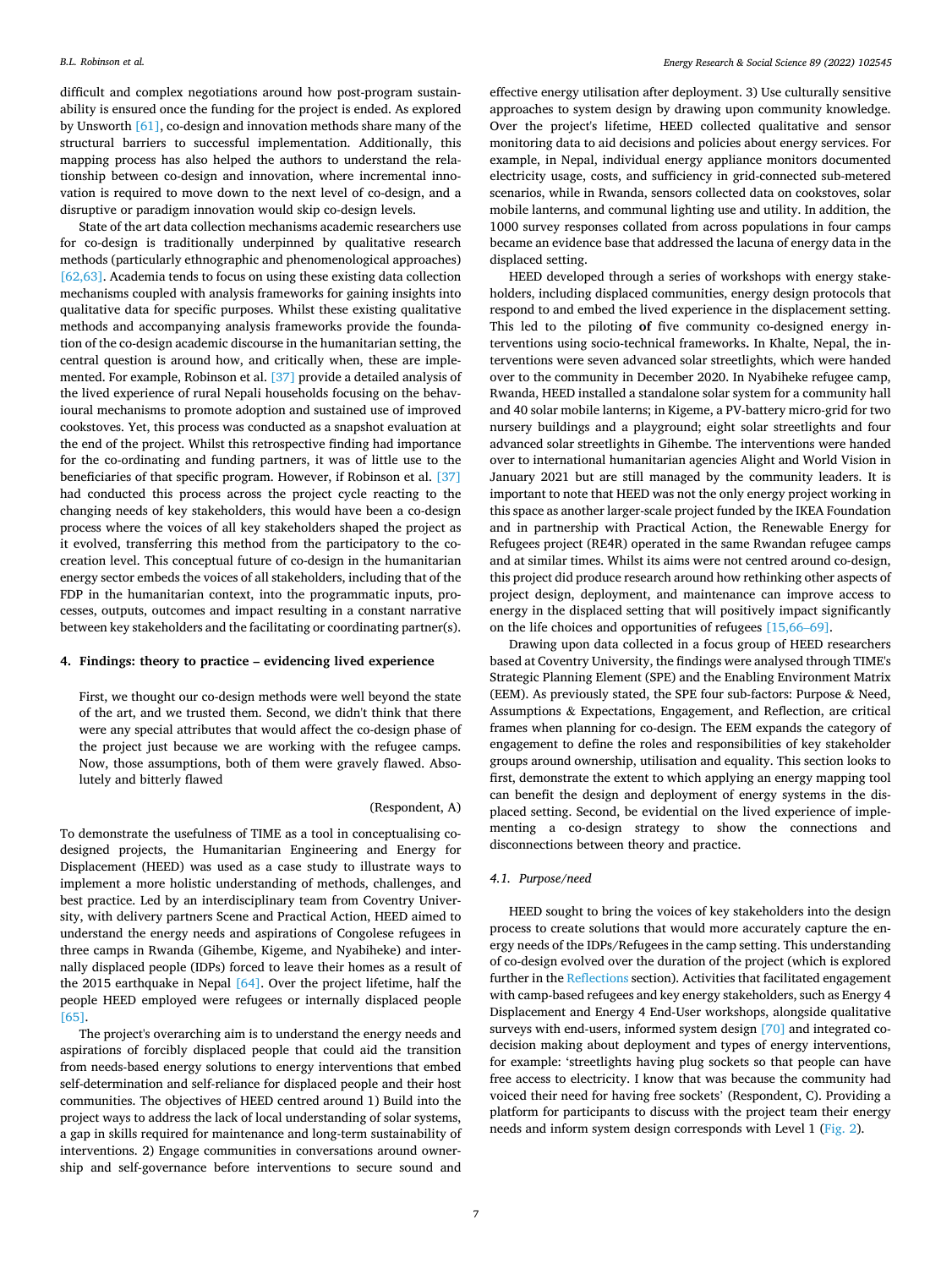# *4.2. Assumptions/expectations*

SPE as a model allows for critically interrogating assumptions, first around key stakeholder roles, and the second exploring the relationship between energy access and energy use. In the case of HEED, applying SPE during the project planning would have helped the team deconstruct and challenge cultural tropes and unconscious bias around working in the humanitarian space, more so, 'when nobody in the team that wrote the proposal has ever met or visited any of the communities, we ended up working with' (Respondent, B).

# *4.2.1. Key stakeholder roles*

Whilst there was an expected language barrier between key stakeholders working across countries, what was less expected was the language barrier between different academic disciplines, as well as the implementation partners. This resulted in miscommunications around expectations of the co-design process, which at times risked destabilising partnerships due to contested views on how to engage participants to achieve the project's aims. For example, there were challenges in how the team and partners understood specific specialised terminology and, more broadly, practices, such as how the Ethical Approval process translated into the fieldwork. Moreover, expectations around ways of working between the academic, practitioner and private sector partners (who were contracted to build some energy systems) differed.

# *4.2.2. Energy access & energy use*

The HEED team assumed that improving access to energy for participants in the camp would automatically result in increased energy use. However, as much of the initial co-design work was focussed on participants and camp leaders' aspirational energy futures, it also reproduced an understanding of energy use based on the HEED teams expectations of how participants understood energy systems.

We failed to provide a sufficiently realistic impression of how the systems are going to be used to enable the Community to brainstorm as to whether or not they are making the right choices […], but we didn't know any better either, so I think it was our failure as the design team to enable that community to really, really take informed decisions

# (Respondent, A)

After installing the energy interventions, the communities may have a clearer understanding of how to use the energy systems, but they also lacked the basic infrastructure to utilise the resulting energy access. In the case of Kigeme Refugee Camp, this was rectified by the HEED team pivoting to community energy demand and donating laptops, iPads and a projector. In Nyabiheke Refugee camp plastic chairs were provided so that the community hall could be used in the evenings. The projector was subsequently used to start a micro-business showing films in the evenings, initiating thinking on how to use the energy created by the offgrid systems creatively.

More generally, the question of how to realign these assumptions and expectations resulted in two evolving strategies:

Very direct and intense involvement between us as the academic team and the communities through their representatives

#### (Respondent, A)

Working with small groups of people time after time and several rounds on sort of apparently lateral issues. So, we recovered in the course of the project by paying much more attention and being much more embedded in the communities

# (Respondent, A)

Working with communities in precarious environments presents challenges in establishing and maintaining relationships of trust. For

instance, the camp in Nepal was a more recent temporary construction, but in Rwanda, participants had resided in the camps for considerable times, the average being 16 years [\[71\].](#page-10-0) As participants and local representatives in Rwanda were less likely to be relocated, this should have helped in relationship building, but attendance at workshops was voluntary. Rather than a continuous evolution of that relationship between the UK-based and in-country key stakeholders, HEED had to reset exercises such as capacity building or knowledge sharing each time for participants. Co-design requires the ability to implement rectification pathways at all project stages, as HEED team member states: 'You should never ever engage in codesign when there is no rectification pathway' (Respondent, A).

### *4.3. Participation/engagement*

Key in any successful co-design method is not only in how key energy stakeholders are engaged but also in the strategic aims of the engagement strategy. TIME's EEM focuses on how projects address three factors central to the success of any engagement strategy: ownership, utilisation, and equality.

# *4.3.1. Ownership (through capacity sharing)*

By engaging with methods of co-design, this prompted the HEED project to consider concepts of ownership in more detail, which included how these systems would have to function independent of (and post) EPSRC Funding: 'I think also the idea of co-design was to develop through this process in the refugees a sense of ownership so that once the project is over, they actually feel responsible and part of the systems that were deployed' (Respondent, B). The inclusion of a capacity building (or sharing) element disrupts conventions as this process aims to disconnect refugee communities from wider humanitarian power structures, which may be replicating cultural hierarchies and positions of privilege. Sharing information between key energy stakeholders in a core concept of co-created or co-produced (level 2) energy projects as it dismantles inequality of access and/or ownership of knowledge and facilitates learning exchange. Whilst HEED looked to engaging refugees and IDPs as community mobilisers in the maintenance of the technical solar systems, simultaneously, these same people shared with HEED insights into understanding of the lived experience within a complex contextual environment.

# *4.3.2. Utilisation*

HEED looked to the existing power structures and systems of ownership in the camps to maximise usage and utility of the energy as the camp context is heavily regulated financially, economically and socially. By utilising local power structures, HEED shifted towards relinquishing hidden power ideologies and confronted their own knowledge vulnerabilities as European researchers in the camp setting. Despite those measures, in some cases, there was still some underutilisation of the energy technologies, for instance, certain locations of streetlights. Further conversations with those residing near the lights found that: 'We realized that, in a poll, some of the locations actually encroach on people's porches, and so other people were hesitant in using those sockets, which obviously meant underutilization of the resources' (Respondent, C). By acknowledging and responding to these vulnerabilities, HEED started to address the power asymmetry and understand that the communities have the contextual knowledge that is often instrumental in the level of impact a project can achieve. In short, researchers working on HEED became knowledge receivers as well as knowledge givers.

# *4.3.3. Equality*

When working with co-design methods within the humanitarian setting, the HEED team encountered prevailing power structures, meaning the way power and authority manifests in organisations, practices and societal norms, which can exacerbate inequalities both in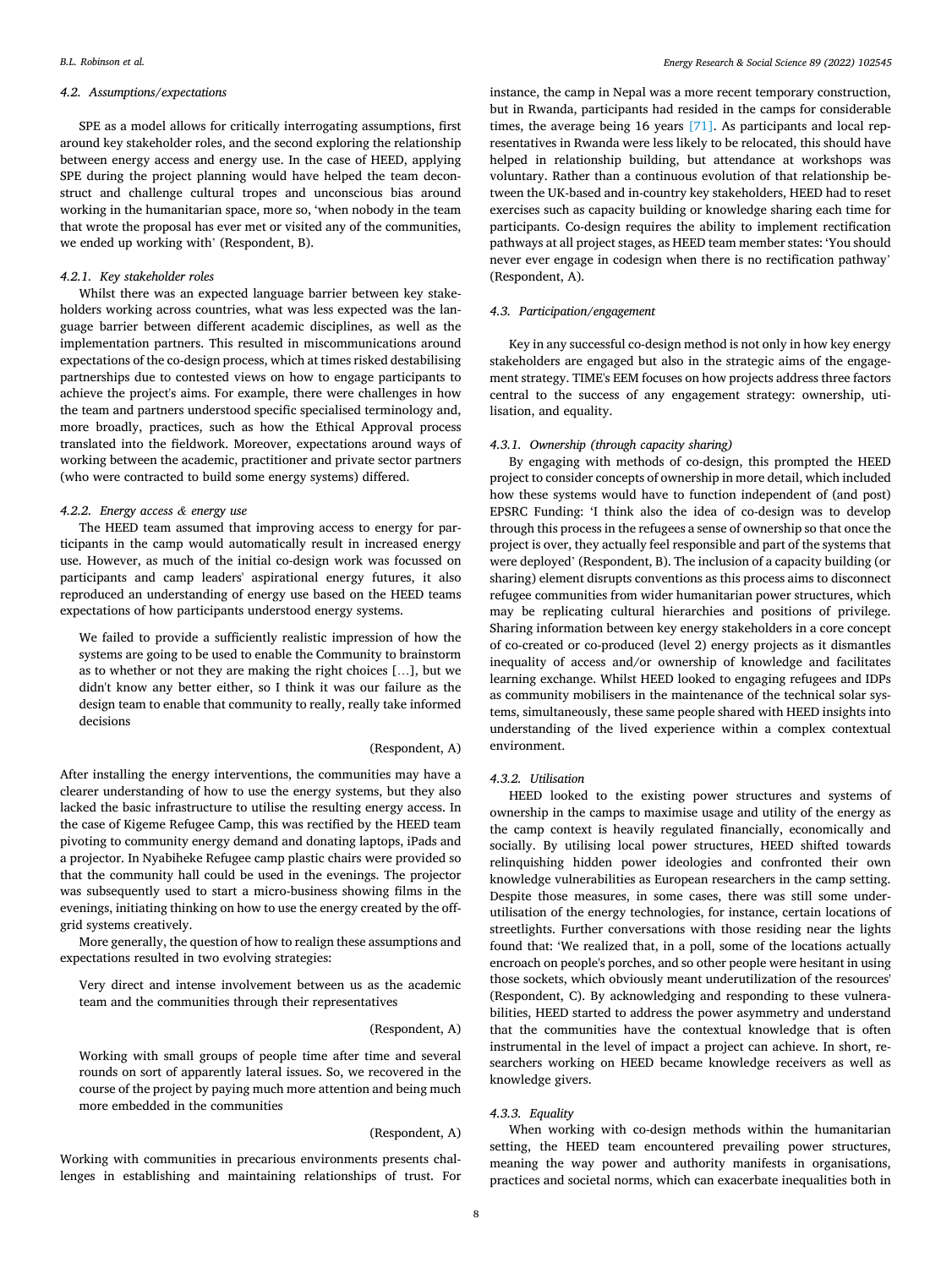<span id="page-8-0"></span>the camp and between the camp and wider society. The process of identifying the site for the micro-grid in Kigeme Refugee Camp illustrates this:

Myself, a couple of other people, and UNHCR officer (responsible for energy provision) moved from one hill to the next visually survey opportunities for the solar panels. We looked for a place that is not creating any problems and does no harm. There were only a few buildings that could be identified, believe it or not, in a whole, I don't know how many thousand people camp, there was only three buildings that were allowed to be connected in a microgrid. So, where is the community in this decision?

(Respondent, A)

# *4.3.4. Reflection*

Lastly, the SPE model recognises the value of reflective practice in the co-design process. Engaging in reflection moves the researcher from acknowledging positionality, how social location frames our position in the world in relation to others, and towards becoming reflexivity. The reflexive researcher makes explicit intersecting power relations, challenges unequal power in the research process and understands it is not an individual reflection but a collective action with others. The focus group provided a retrospective platform for HEED researchers to reflect together on what consists best practice around future co-design methods, processes and strategies. First, during a project the understanding of co-design **evolves**. Co-design, as outlined by [Section 3](#page-4-0), has multiplicity that results in a number of definitions, depending on how project coordinators frame the process and disciplinary standpoints. Initially, HEED researchers envisaged co-design as consulting communities on the best technical solutions. They then conceptualised codesign as overlapping processes between researcher and end-user needs as the project progressed. By the end of the project, co-design was seen as embedding iterative co-design processes from the outset, involving all key stakeholders in the decision making, not only as endusers of the technology.

I've actually been trying to shift away from using the word co-design now to co-create […] it's about having a voice or input throughout the entire life of the intervention

### (Respondent, B)

The question the HEED team then proposed was how do we take this one step further to post-deployment and long-term management of these technical energy solutions, linking into the ownership factor as well as concepts presented by Robinson [\[72\],](#page-10-0) where co-design methods must evolve to enable FDPs to be "protagonists of their own stories".

The second reflection is centred around **building trusting partnerships** not only with project partners but also with the FDPs themselves. For example, after the camp communities felt the systems needed protecting, HEED employed FDPs as security guards to look after the systems, which built community trust in the project while actively responding to the evolving needs and aspirations of the FDPs. The iteration of ideas and the flexibility to react to the changing needs and contextual realities of FDPs is a quality needed by the project partners who, when lacking in these qualities, can create structural barriers to the project's success. A central element of building trusting project partner relationships is being transparent about project failings and accepting collective responsibility rather than assigning individual blame.

I've never been on a project that's been quite so transparent about its failings, and I think that is one of the solutions. It's having the confidence to say this is not going the way we want. Let's step away from it and see where we are in this and not blame the community and not blame the technical but say what have we done as researchers to contribute to that

#### (Respondent, D)

Finally, **looking to future HE projects**, earlier consultation with all key stakeholders in the camps may have resulted in less divergence between the assumptions of the research team and the lived experiences of campbased refugees. HEED team members also stress the need for further exploring concepts of flexible architectures and minimum viable product, where low-cost prototypes are deployed not only as proof of concept but also allow end-users to better understand what the impact of these energy technologies may be.

# **5. Conclusion & research gaps**

Throughout this paper, we have argued that the underdeveloped nature of socio-technical systems developed for HE has resulted in a lack of understanding in the sector on how different co-design methods are implemented by and between various key energy stakeholders. In response to this lack of understanding, we presented the Spectrum of Codesign ([Fig. 2](#page-4-0)), which looks to solidify and clarify the interaction of codesign concepts to understand how different co-design methods interact and collate. However, we recognise that this spectrum is incomplete as new and disruptive co-design methods need to take each sector forward and connect the siloed sub-sectors of HE. We suggest leaving behind bottom-up or top-down initiatives in this process of developing new methods when taking forward the key learnings from this paper.

To demonstrate the extent to which applying an energy mapping tool can benefit the co-design and deployment of energy systems in the displaced setting and be evidential on the lived experience of implementing a co-design strategy, we utilised TIME as a tool for our retrospective analysis. This provided a tried and tested method [\[37,38,39\]](#page-9-0) for a multilevel interrogation of factors to aid the co-production of energy programmes with all key stakeholders. The usefulness of the TIME is shown by the systematic process for multi-stakeholder engagement, which mitigates issues such as miscommunication of purpose, the misalignment of assumptions and expectations, as well as building ownership through the IDPs and refugee communities. Implementing TIME at the beginning of the HEED co-design process may have mitigated many of the issues discussed in [Section 4.](#page-6-0) Nevertheless, as evidenced by the lived experience of HEED team members, the logistical constraints of conducting co-design methods in complex environments that see FDPs decision processes and power structures are often stymied by the realities of field implementation. We also highlighted the ways the co-design methods evolve as HEED project members are forced to deconstruct their assumptions when utilising local power structures. Whilst, this process illustrated the evolutionary nature of co-design, it also reinforced the legitimacy of the co-design spectrum by showing how projects can step between levels.

By utilising a formative and evaluative co-design framework, such as TIME, future projects will be able to navigate some of the issues faced by the HEED project through clearer understanding of the interception of purpose and need, deciphering the different assumptions and expectations, aligning stakeholder priorities in the engagement process, and engaging in reflective practice. This will create trusting and equitable partnerships that function with lines of open communication as a step towards transformative knowledge exchange and away from many exploitative and extractive research practices. Finally, as stated throughout the paper, the need for reflective practice, iterative course correction, acknowledging failings and developing a deep understanding of the complex contextual factors remain critical to creating significant and sustained impact.

# **Declaration of competing interest**

The authors declare that they have no known competing financial interests or personal relationships that could have appeared to influence the work reported in this paper.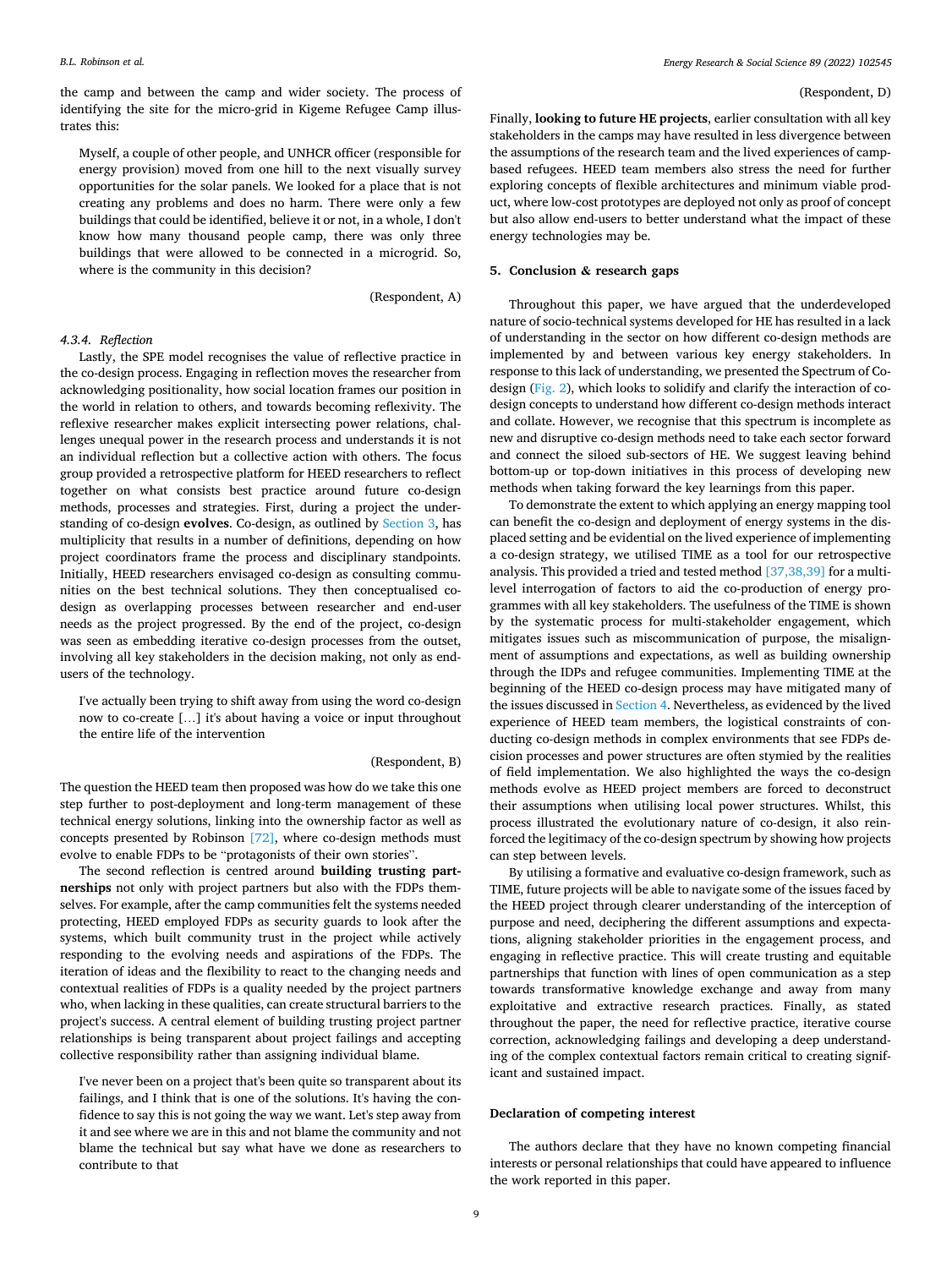### <span id="page-9-0"></span>**Acknowledgements**

The authors would like to acknowledge the financial support of the Engineering and Physical Science Research Council (EPSRC) for funding the Humanitarian Engineering and Energy for Displacement (HEED) project as part of the Global Challenges Research Fund (EP/P029531/1). The authors would like to acknowledge and thank project delivery partners Practical Action and Scene Connect for their significant role in co-ordinating in-camp activities and providing technical inputs and tools. We would also like to recognise the support of MIDIMAR (Ministry of Disaster Management and Refugees) and UNHCR (United Nations High Commissioner for Refugees) and the contributions of the Global Plan of Action, Chatham House, and the RE4R (Renewable Energy for Refugees) Project (a partnership between Practical Action and UNHCR, supported by the IKEA Foundation).

#### **References**

- [1] [Humanitarian Policy Group, Time to Let Go: Remaking Humanitarian Action for](http://refhub.elsevier.com/S2214-6296(22)00052-4/rf202202150401255761) [the Modern Era, Overseas Development Insitute, 2016.](http://refhub.elsevier.com/S2214-6296(22)00052-4/rf202202150401255761)
- [2] The World Bank. "DataBank on Poverty and Equity." http://databank.worldbank. org/data/source/poverty-and-equity (accessed 17th September, 2021).
- [3] H. Ritchie and M. Roser. "Energy." https://ourworldindata.org/energy (accessed 19th July, 2021).
- [4] S.A. Lindgren, Clean cooking for all? A critical review of behavior, stakeholder engagement, and adoption for the global diffusion of improved cookstoves, Energy Res. Soc. Sci. 68 (2020), <https://doi.org/10.1016/j.erss.2020.101539>.
- [5] [S. Rosenberg-Jansen, J. Haselip, Critical concepts and research needs in](http://refhub.elsevier.com/S2214-6296(22)00052-4/rf202202150402033730) [humanitarian energy, in: GPA Working Paper, UNITAR, Geneva Switzerland, 2021.](http://refhub.elsevier.com/S2214-6296(22)00052-4/rf202202150402033730) [6] United Nations. "Sustainable Development Goals." https://
- sustainabledevelopment.un.org/?menu=1300 (accessed 5th May, 2019). [7] UNITAR. "Global Platform for Action on Sustainable Energy in Displacement
- Settings (GPA)." https://www.humanitarianenergy.org (accessed 6th August, 2021). [8] [EnDev, Humanitarian Energy: Energy for Micro-enterprises in Displacement](http://refhub.elsevier.com/S2214-6296(22)00052-4/rf202202150402276021)
- s. 2021.
- [9] MEI. "Moving Energy Initiative." https://mei.chathamhouse.org (accessed 17th September, 2021).
- [10] SEforAll. "Sustainable Energy for All." https://www.seforall.org (accessed 16th September, 2021).
- [11] DCHI. "Dutch Coalition for Humanitarian Innovation " https://dchi.nl (accessed 17th September, 2021).
- [12] [SNV, Promoting Market Based Energy Access for Cooking and Lighting in Kakuma](http://refhub.elsevier.com/S2214-6296(22)00052-4/rf202202150356331679)  [Refugee Camp: Experiences and Lessons Learned, 2020](http://refhub.elsevier.com/S2214-6296(22)00052-4/rf202202150356331679).
- [13] GIZ. "Energising Development (EnDev) programme for energy access." https:// www.giz.de/en/worldwide/40417.html (accessed 16th September, 2021).
- [14] [G. Lahn, O. Grafham, Heat, Light and Power for Refugees: Saving Lives, Reducing](http://refhub.elsevier.com/S2214-6296(22)00052-4/rf202202150403019811)  [Costs, Chatham House Report for the Moving Energy Initiative, 2015](http://refhub.elsevier.com/S2214-6296(22)00052-4/rf202202150403019811).
- [15] [Practical Action, Ensuring Regugee Camps in Rwanda Have Access to Sustainable](http://refhub.elsevier.com/S2214-6296(22)00052-4/rf202202150356424305)  [Energy, Practical Action Publishing, Rugby, UK, 2020.](http://refhub.elsevier.com/S2214-6296(22)00052-4/rf202202150356424305)
- [16] [IRENA, Renewables for Refugee Settlements: Sustainable Energy Access in](http://refhub.elsevier.com/S2214-6296(22)00052-4/rf202202150356517626) [Humanitarian Situations, in: Renewables for Refugee Settlements: Sustainable](http://refhub.elsevier.com/S2214-6296(22)00052-4/rf202202150356517626) [Energy Access in Humanitarian Situations, International Renewable Energy](http://refhub.elsevier.com/S2214-6296(22)00052-4/rf202202150356517626)  [Agency, Abu Dhabi, 2019.](http://refhub.elsevier.com/S2214-6296(22)00052-4/rf202202150356517626)
- [17] [Shell, Dalberg, V. Economics, Shell International BV, 2020](http://refhub.elsevier.com/S2214-6296(22)00052-4/rf202202150356595427).
- [18] [UNHCR, Global Strategy for Sustainable Energy: A UNHCR Strategy 2019 2024,](http://refhub.elsevier.com/S2214-6296(22)00052-4/rf202202150357074609)  [2019.](http://refhub.elsevier.com/S2214-6296(22)00052-4/rf202202150357074609)
- [19] UNHCR, Global Compact on Refugees, Available: 2021, 2018. Available: [https://](https://www.unhcr.org/5c658aed4) [www.unhcr.org/5c658aed4](https://www.unhcr.org/5c658aed4).
- [20] [O. Grafham, M. Vianello, S. Rosenberg-Jansen, J. Harnmeijer, H. Crawley,](http://refhub.elsevier.com/S2214-6296(22)00052-4/rf202202150404111302) [Understanding the challenges, in: Humanitarian Engineering and Energy for](http://refhub.elsevier.com/S2214-6296(22)00052-4/rf202202150404111302) [Displacement, Coventry University, 2018](http://refhub.elsevier.com/S2214-6296(22)00052-4/rf202202150404111302).
- [21] S. Daniel, A. Mazzurco, Development of a scenario-based instrument to assess codesign expertise in humanitarian engineering, Eur. J. Eng. Educ. 45 (5) (2020) 654–674, <https://doi.org/10.1080/03043797.2019.1704689>.
- [22] [M.P. Blimpo, A. Postepska, Y. Xu, Why is household electricity uptake low in Sub-](http://refhub.elsevier.com/S2214-6296(22)00052-4/rf202202150357084352)[Saharan Africa? World Dev. 1133 \(2020\), 105002.](http://refhub.elsevier.com/S2214-6296(22)00052-4/rf202202150357084352)
- [23] [L. Iessaa, Y.A.D. Vriesa, C.E. Swinkelsa, M. Smitsb, C.A.A. Butijn, What](http://refhub.elsevier.com/S2214-6296(22)00052-4/rf202202150405236315)'s cooking? [Unverified assumptions, overlooking of local needs and pro-solution biases in the](http://refhub.elsevier.com/S2214-6296(22)00052-4/rf202202150405236315) [solar cooking literature, Energy Res. Soc. Sci. 28 \(2017\)](http://refhub.elsevier.com/S2214-6296(22)00052-4/rf202202150405236315).
- [24] J. Belliveau, Humanitarian access and technology: opportunities and applications, Procedia Engineering 159 (2016) 300–306, [https://doi.org/10.1016/j.](https://doi.org/10.1016/j.proeng.2016.08.182) [proeng.2016.08.182](https://doi.org/10.1016/j.proeng.2016.08.182).
- [25] B.K. Sovacool, et al., Sociotechnical agendas: reviewing future directions for energy and climate research 70 (2020) 101617, [https://doi.org/10.1016/j.](https://doi.org/10.1016/j.erss.2020.101617) [erss.2020.101617](https://doi.org/10.1016/j.erss.2020.101617), 2020/12/01/.
- [26] [V. Barbelet, G. Davies, J. Flint, E. Davey, Interrogating the Evidence Base on](http://refhub.elsevier.com/S2214-6296(22)00052-4/rf202202150408598112) [Humanitarian Localisation: A Literature Study, Oversees Development Institute,](http://refhub.elsevier.com/S2214-6296(22)00052-4/rf202202150408598112) [2021.](http://refhub.elsevier.com/S2214-6296(22)00052-4/rf202202150408598112)
- [27] N. Rafa, T.T.V. To, M. Gupta, S.M.N. Uddin, The pursuit of energy in refugee contexts: discrimination, displacement, and humanitarian energy access for the

Rohingya refugees displaced to Bangladesh, Energy Research & SocialScience 83 (2022), 102334, <https://doi.org/10.1016/j.erss.2021.102334>, 2022/01/01/.

- [28] [A. Donini, in: Decolonization Humanitarianism, Brill, Leiden, The Netherlands,](http://refhub.elsevier.com/S2214-6296(22)00052-4/rf202202150357153903) [2020, pp. 40](http://refhub.elsevier.com/S2214-6296(22)00052-4/rf202202150357153903)–42.
- [29] J. Gaventa, Finding the spaces for change: a power analysis, IDS Bull. 37 (6) (2006) 23–33, <https://doi.org/10.1111/j.1759-5436.2006.tb00320.x>.
- [30] [S. Lukes, Power, Macmillan, London, New York, 1974](http://refhub.elsevier.com/S2214-6296(22)00052-4/rf202202150413191054).
- [31] HEED, Humanitarian Engineering and Energy for Development (HEED) Project. htt /heed-refugee.coventry.ac.uk/ (accessed 1st September, 2021).
- [32] R. Ganann, D. Ciliska, H. Thomas, Expediting systematic reviews: methods and implications of rapid reviews, Implement. Sci. 5 (1) (2010) 56, [https://doi.org/](https://doi.org/10.1186/1748-5908-5-56) [10.1186/1748-5908-5-56](https://doi.org/10.1186/1748-5908-5-56).
- [33] A.C. Tricco, et al., A scoping review of rapid review methods, BMC Med. 13 (1) (2015) 224, <https://doi.org/10.1186/s12916-015-0465-6>.
- [34] S. Khangura, K. Konnyu, R. Cushman, J. Grimshaw, D. Moher, Evidence summaries: the evolution of a rapid review approach, Syst. Rev. 1 (1) (2012) 10, [https://doi.org/10.1186/2046-4053-1-10.](https://doi.org/10.1186/2046-4053-1-10)
- [35] M.M. Haby, E. Chapman, R. Clark, J. Barreto, L. Reveiz, J.N. Lavis, What are the best methodologies for rapid reviews of the research evidence for evidenceinformed decision making in health policy and practice: a rapid review (in eng), Health Res Policy Syst 14 (1) (2016) 83, [https://doi.org/10.1186/s12961-016-](https://doi.org/10.1186/s12961-016-0155-7) [0155-7](https://doi.org/10.1186/s12961-016-0155-7).
- [36] B.K. Sovacool, J. Axsen, S. Sorrella, Promoting novelty, rigor, and style in energy [social science: towards codes of practice for appropriate methods and research](http://refhub.elsevier.com/S2214-6296(22)00052-4/rf202202150357200779)  [design, Energy Res. Soc. Sci. 45 \(2018\) 12](http://refhub.elsevier.com/S2214-6296(22)00052-4/rf202202150357200779)–42.
- [37] B.L. Robinson, M.J. Clifford, S. Jewitt, TIME to change: an evaluation of practical action Nepal's results based finance program, Energies 14 (10) (2021), [https://doi.](https://doi.org/10.3390/en14102891)  [org/10.3390/en14102891](https://doi.org/10.3390/en14102891).
- [38] B.L. Robinson, M.J. Clifford, S. Jewitt, TIME to change: rethinking humanitarian energy access, Energy Res. Soc. Sci. 86 (102453) (2022), [https://doi.org/10.1016/](https://doi.org/10.1016/j.erss.2021.102453)  erss.2021.102453.
- [39] [B.L. Robinson, Giving Stakeholders a Voice: Developing a Theoretical Framework](http://refhub.elsevier.com/S2214-6296(22)00052-4/rf202202150357317228)  [for the Uptake and Sustained Use of Improved/Clean Biomass Energy Technologies](http://refhub.elsevier.com/S2214-6296(22)00052-4/rf202202150357317228)  [in Nepal, University of Nottingham, 2021. Doctor of Philosophy, Mechanical,](http://refhub.elsevier.com/S2214-6296(22)00052-4/rf202202150357317228)  [Materials and Manufacturing Engineering, In Press.](http://refhub.elsevier.com/S2214-6296(22)00052-4/rf202202150357317228)
- [40] A. Oduro, The complementary role of focus group research in political science, Acad. Lett. 2170 (2021), [https://doi.org/10.20935/AL2170.](https://doi.org/10.20935/AL2170)
- [41] J. Smithson, Using and analysing focus groups: limitations and possibilities, Int. J. Soc. Res. Methodol. 3 (2) (2000) 103–119, [https://doi.org/10.1080/](https://doi.org/10.1080/136455700405172) [136455700405172.](https://doi.org/10.1080/136455700405172)
- [42] [H.J. Rubin, I.S. Rubin, Qualitative Interviewing: The Art of Hearing Data.](http://refhub.elsevier.com/S2214-6296(22)00052-4/rf202202150357412687)  [Thousand Oaks, 2012.](http://refhub.elsevier.com/S2214-6296(22)00052-4/rf202202150357412687)
- [43] [C. Bian, B. Ye, A. Hoonakker, A. Mihailidis, Attitudes and Perspectives of Older](http://refhub.elsevier.com/S2214-6296(22)00052-4/rf202202150357480033) [Adults on Technologies for Assessing Frailty in Home Settings: A Focus Group](http://refhub.elsevier.com/S2214-6296(22)00052-4/rf202202150357480033) [Study, 2020.](http://refhub.elsevier.com/S2214-6296(22)00052-4/rf202202150357480033)
- [44] [J.-J. Choi, C.A. Robb, M. Mifli, Z. Zainuddin, University studentì perception to](http://refhub.elsevier.com/S2214-6296(22)00052-4/rf202202150354442303)  [online class delivery methods during the COVID-19 pandemic: a focus on](http://refhub.elsevier.com/S2214-6296(22)00052-4/rf202202150354442303)  [hospitality education in Korea and Malaysia, J. Hosp. Leis. Sport Tour. Educ. 29](http://refhub.elsevier.com/S2214-6296(22)00052-4/rf202202150354442303) [\(2021\) 100336.](http://refhub.elsevier.com/S2214-6296(22)00052-4/rf202202150354442303)
- [45] [M.A. Masadeh, Focus group: reviews and practices, J. Appl. Sci. Technol. 2 \(2012\)](http://refhub.elsevier.com/S2214-6296(22)00052-4/rf202202150358148022)  [10](http://refhub.elsevier.com/S2214-6296(22)00052-4/rf202202150358148022).
- [46] [B. Lobe, D.L. Morgan, Assessing the effectiveness of video-based interviewing: a](http://refhub.elsevier.com/S2214-6296(22)00052-4/rf202202150358169966) [systematic comparison of video-conferencing based dyadic interviews and focus](http://refhub.elsevier.com/S2214-6296(22)00052-4/rf202202150358169966)  [groups, Int. J. Soc. Res. Methodol. 24 \(2020\) 301](http://refhub.elsevier.com/S2214-6296(22)00052-4/rf202202150358169966)–312.
- [47] QSR International. "Nvivo 12." https://www.qsrinternational.com/nvivo/nvivoproducts (accessed 27th June, 2019).
- [48] NORCAP, Empowering Africa'[s Most Vunerable: Access to Solar Energy in Complex](http://refhub.elsevier.com/S2214-6296(22)00052-4/rf202202150513130293)  [Crisies, 2020.](http://refhub.elsevier.com/S2214-6296(22)00052-4/rf202202150513130293)
- [49] D.D. Furszyfer Del Rio, F. Lambe, J. Roe, N. Matin, K.E. Makuch, M. Osborne, Do we need better behaved cooks? Reviewing behavioural change strategies for improving the sustainability and effectiveness of cookstove programs, Energy Res. Soc. Sci. 70 (2020), 101788, <https://doi.org/10.1016/j.erss.2020.101788>.
- [50] [Humanitarian Policy Group, Collective Approaches to Communication and](http://refhub.elsevier.com/S2214-6296(22)00052-4/rf202202150358531670)  [Community Engagement, 2020](http://refhub.elsevier.com/S2214-6296(22)00052-4/rf202202150358531670).
- [51] [P.C.S. Diaz, M. Favretti, N.O. Uribe, C. Papadopoulos, M. Castro-Sitiriche, L.](http://refhub.elsevier.com/S2214-6296(22)00052-4/rf202202150359183572) [R. Seijo-Maldonado, M. Irizarry, J. Moscoso, G.A. Otero-Andino, K.O.N.C. Pagan, L.](http://refhub.elsevier.com/S2214-6296(22)00052-4/rf202202150359183572)  [S.G. Canto, Community designers: a pilot virtual community codesign symposium,](http://refhub.elsevier.com/S2214-6296(22)00052-4/rf202202150359183572)  [in: 2021 ASEE Virtual Annual Conference Content Access, 2021](http://refhub.elsevier.com/S2214-6296(22)00052-4/rf202202150359183572).
- [52] [Humanitarian Practice Network, Localisation and local humanitarian action, in:](http://refhub.elsevier.com/S2214-6296(22)00052-4/rf202202150514135819)  [Humanitarian Exchange 79, Oversees Development Insititute, 2021.](http://refhub.elsevier.com/S2214-6296(22)00052-4/rf202202150514135819)
- [53] J. Giacomin, What is human centred design? Des. J. 17 (4) (2014) 606–623, [https://doi.org/10.2752/175630614X14056185480186.](https://doi.org/10.2752/175630614X14056185480186)
- [54] G. Kocabag. "Decrypting human-centred design: Why it is important for the third sector." Outsight International. https://outsight.international/blog/category/ Humanitarian (accessed 21st July, 2021).
- [55] [S. Rosenberg-Jansen, T. Tunge, T. Kayumba, Inclusive energy solutions in refugee](http://refhub.elsevier.com/S2214-6296(22)00052-4/rf202202150353541336)  [camps, Nat. Energy 4 \(2019\) 990](http://refhub.elsevier.com/S2214-6296(22)00052-4/rf202202150353541336)–992.
- [56] [S. Rosenberg-Jansen, M. Barlow, S. Peisch, N. Ponnan, P. Rathi, Sustainable](http://refhub.elsevier.com/S2214-6296(22)00052-4/rf202202150359417728)  [Humanitarian Energy Services: Inclusive Participation, Lessons Learnt, and Paths](http://refhub.elsevier.com/S2214-6296(22)00052-4/rf202202150359417728)  [Forward, 2018](http://refhub.elsevier.com/S2214-6296(22)00052-4/rf202202150359417728).
- [57] E. Pascucci, More logistics, less aid: Humanitarian-business partnerships and sustainability in the refugee camp, World Dev. 142 (2021), 105424, [https://doi.](https://doi.org/10.1016/j.worlddev.2021.105424)  [org/10.1016/j.worlddev.2021.105424.](https://doi.org/10.1016/j.worlddev.2021.105424)
- [58] I.G. Sahebi, B. Masoomi, S. Ghorbani, Expert oriented approach for analyzing the blockchain adoption barriers in humanitarian supply chain, Technol. Soc. 63 (2020), 101427, <https://doi.org/10.1016/j.techsoc.2020.101427>.